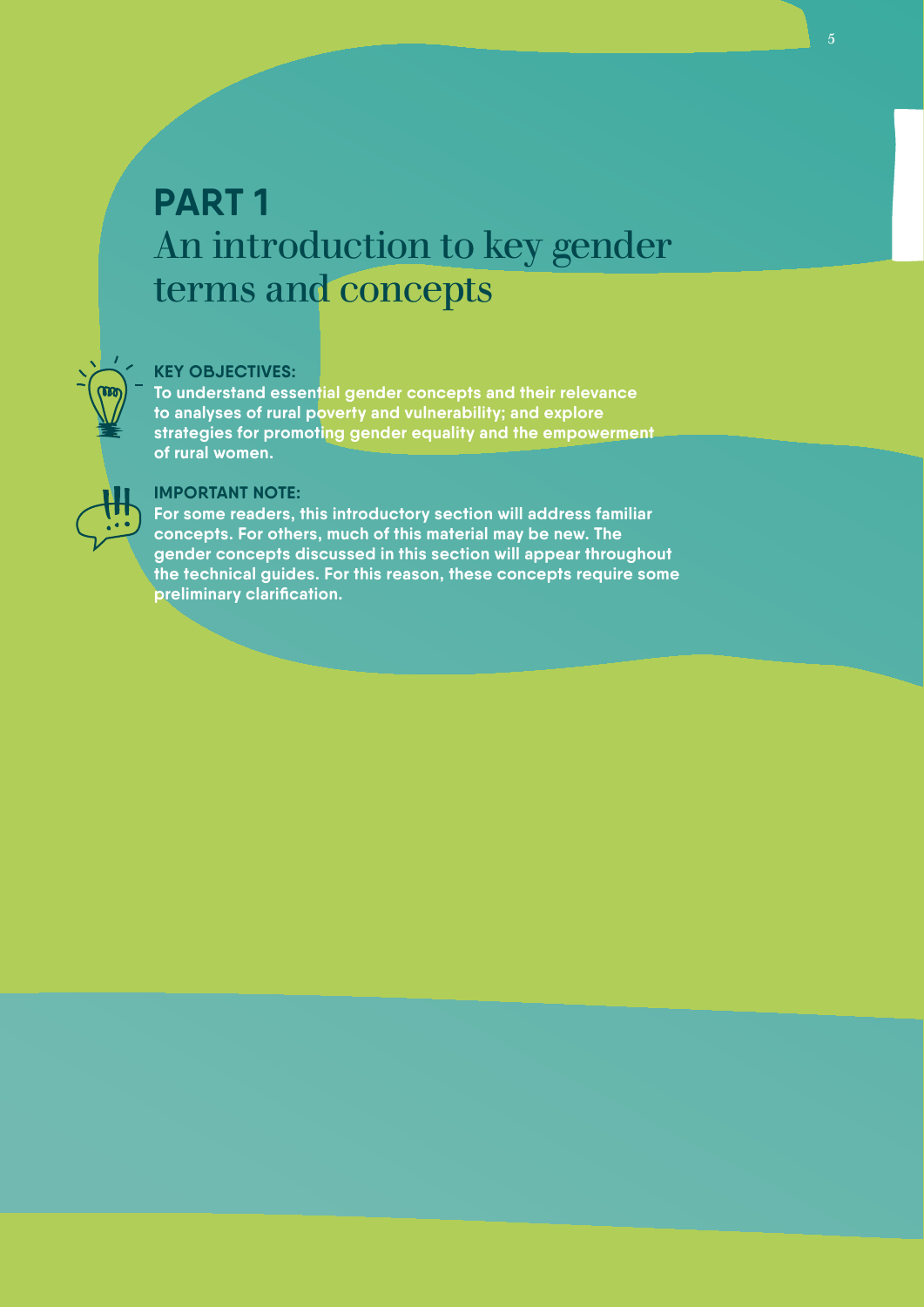# **1.1 What is 'gender'?7**

**'Sex'** refers to the biological characteristics of women and men, which are manifest in their different roles in reproduction (FAO, 2013)*.* **'Gender'** refers to the socially constructed roles, attributes and opportunities associated with being male and female.

Examples of a gender norm can be the common social beliefs that "women and girls should do the majority of domestic work" or that "only men can drive tractors".

**'Gender norms'** refer to the informal rules and shared social expectations that define socially acceptable roles and responsibilities of men and women, their expected behaviour and the power relations between them. Examples of a gender norm can be the common social beliefs that "women and girls should do the majority of domestic work" or that "only men can drive tractors". These norms are not universal and can vary both within and between cultures (FAO, 2013). Traditional gender norms are often deeply rooted but can also change over time. In many societies characterized by a patriarchal social order, gender norms are generally skewed in favour of men and disproportionately disadvantageous to women (World Bank, 2012).

## **1.2 What do we mean by 'gender relations'?**

**'Gender relations'** refer to the ways in which society defines the rights, identities, and roles and responsibilities of women and men in relation to one another (FAO, 2013). Gender relations are informed by socio-cultural norms and they determine how power is distributed between the sexes. These relations may create and reflect systemic differences in men's and women's positions and life chances in a given society across three domains:

- **1.** gender entitlement systems, which influence access to health and education, and access to, and control over productive resources and income;
- **2.** gendered division of labour across productive and reproductive work; and
- **3.** social status, bargaining power and agency to influence decision-making processes at the household and community level.

Social relationships among women and men are influenced by other socioeconomic variables, such as age, class, ethnicity, religion and sexual orientation.

### **1.3 What do we mean by 'gender roles' and 'gender division of labour'?**

The concept of **'gender roles'** refers to activities ascribed to women and men in a given society according to their sex. In the rural context, both women and men perform multiple roles (often referred to as 'triple roles'). In the productive domain, these roles relate to food production and income-generation. Men and women also have roles in the reproductive domain. These roles are related to the care of the family and household. Men and women also have roles in community management. Activities associated with community management are usually carried out by women as an extension of their reproductive role. These activities can benefit the community in a number of ways (e.g. the provision and maintenance of scarce resources, such as water, health care and education, for collective consumption).

<sup>7</sup> This section draws on and adapts material used in the FAO Training Course for Gender Focal Points (FAO, 2013).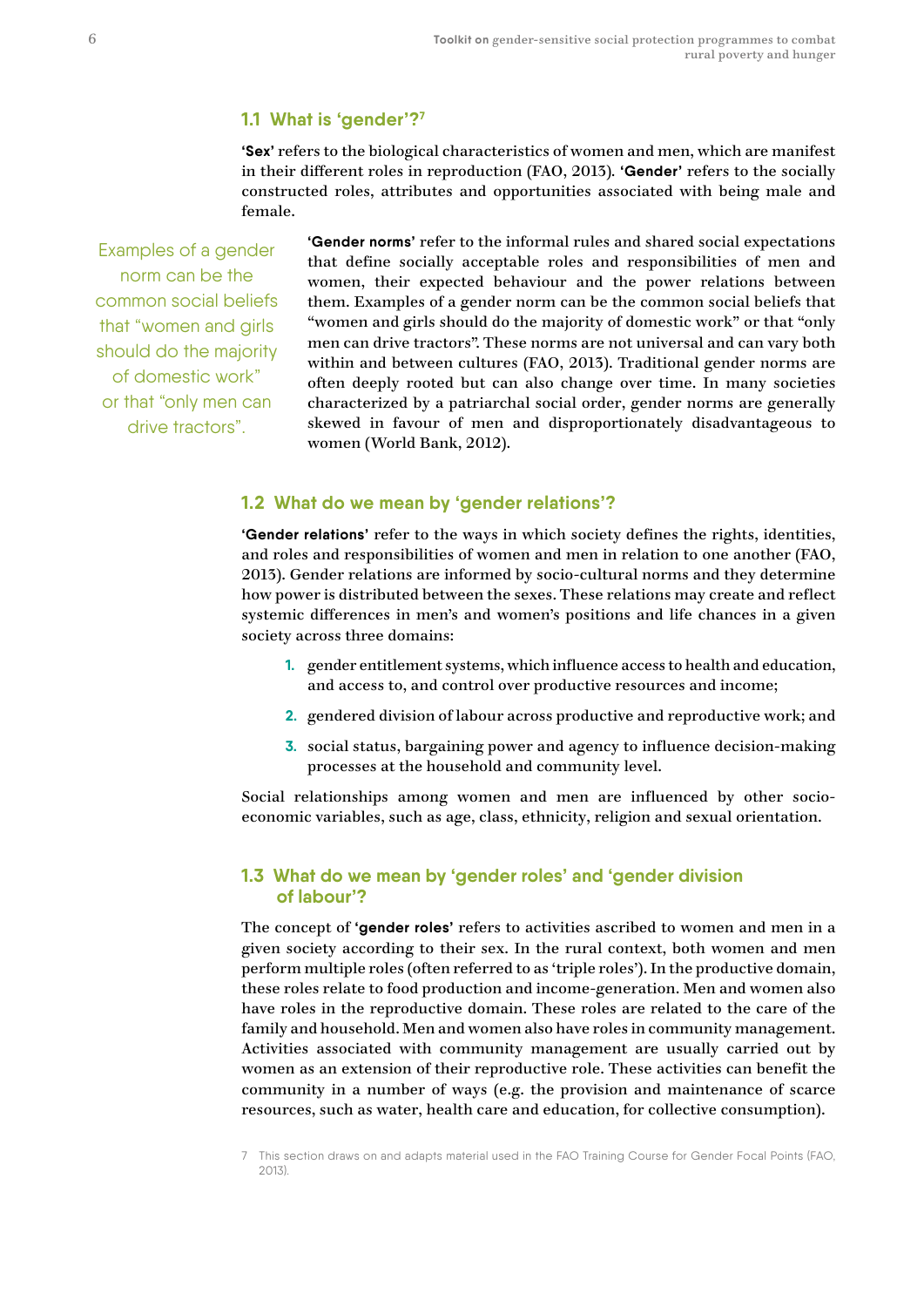In many societies, work can be rigidly divided between men and women according to their gender roles. This is generally referred to as the **'gender division of labour'**. This division is affected by, and in turn shapes, power relations between women and men. When considering gender roles and the gender division of labour, there are three important aspects to keep in mind.

First, depending on the cultural context, social norms tend to define women's primary role as that of key household care providers responsible for family welfare, while men are designated as primary economic providers. In reality, rural women must juggle multiple roles. Domestic tasks and caring responsibilities, including the care of children and sick and elderly family members, fall almost entirely to women. These tasks when combined with women's income-generation and community activities, lead to disproportionate work burdens for women (see Part 4).

Second, different values may be ascribed to men's and women's tasks. For example, while both sexes perform productive work in agriculture, these efforts are not all equally valued or rewarded by society. Care work and domestic work performed by rural women is typically unpaid and undervalued by the family and society in general (FAO, 2013; Grassi, Landberg and Huyer, 2015).

Third, gender norms around 'suitable' jobs for women and men may lead to occupational gender segregation in agriculture and the non-farm labour market (see Box 1). Gender segregation results in a disproportionate concentration of women and men in particular occupations and industries, which can be enforced by rules, laws and policies (UN Women, 2015). This assumed rigid gender division of roles and responsibilities can lead to gender inequalities in economic opportunities and livelihood options, and differences between men and women in terms of their vulnerability to risks and coping capabilities (see Part 4).

# Box 1: Gendered work norms in farming

**Women and men may farm different crops. In some cultures, social norms and household responsibilities dictate the types of crops women can cultivate. For example, in many parts of sub-Saharan Africa, wives bear primary responsibility for household food security. As a result, these women may prioritize crops for home consumption. Men bear primary responsibility for cash income and tend to choose to grow cash or export crops for market sale. The cultivation of cash crops is culturally viewed as a male activity, and women are less likely to cultivate these crops. While farmers may be responsible for gender-specific tasks, their labour may still be 'shared'. Often men assist with certain tasks related to the kitchen garden and subsistence farming (e.g. yam mound preparation, high-labour clearing, cutting tree stumps), and women may provide support in the cultivation of the principle market crop.** 

Source: Adapted from Pavanello *et al*., 2016; FAO, 2013.

# **1.4 Gender discrimination and gender inequality**

**'Gender discrimination'** is any exclusion or restriction to entitlements and opportunities based on gender roles and relations that prevents a person from enjoying full human rights (FAO, 2013). **'Gender inequality'** refers to unequal treatment and/or perceptions of individuals and groups based on their gender. Discriminatory gender norms are the core means by which gender inequalities are

Care work and domestic work performed by rural women is typically unpaid and undervalued by the family and society in general.

gender terms and concepts gender terms and concepts **PART 1:** An introduction to key An introduction to key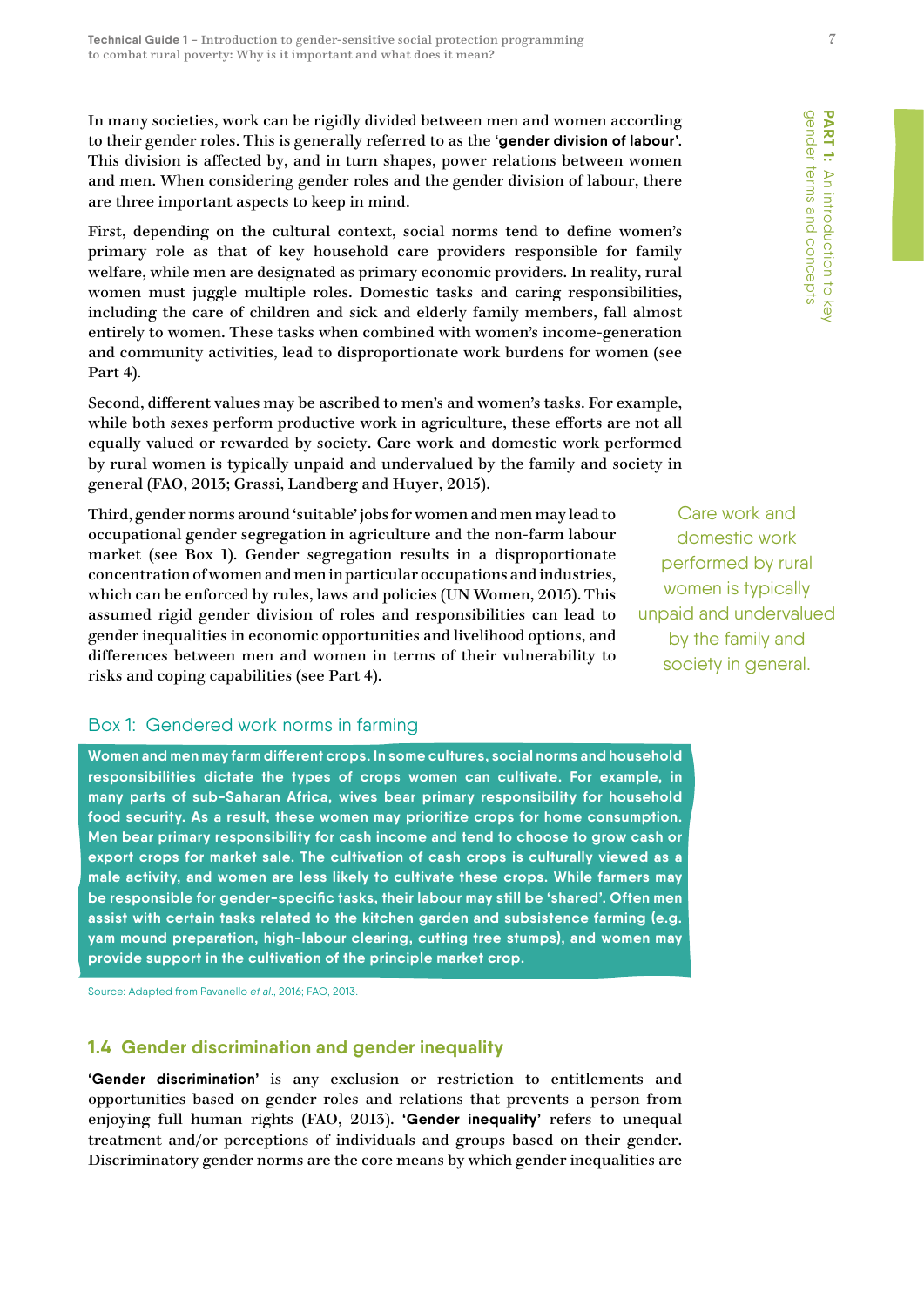created and maintained in a society. They are exercised through informal customs and practices, formal rules, laws and policies, and social institutions, such as labour markets, education and marriage. Discrimination relates to both differences in treatment between men and women, and the different outcomes certain practices may have that contribute to disproportionate deprivation and social limitations for a particular gender.



**IMPORTANT NOTE: In this technical guide, we explore how gender norms, roles and relations in rural contexts create gender-based discrimination and inequality, and how this situation hinders women's (and men's) capacity to construct sustainable rural livelihoods and manage risks effectively (see Parts 3 and 4). Because of gender-based discrimination and inequality, women may be denied adequate access to SP, which has implications for SP programme outcomes related to poverty, food insecurity and vulnerability (see Part 5).**

# **1.5 Strategies for promoting gender equality and women's empowerment**

In this technical guide, we consider the concepts of gender equality and women's empowerment both as underlying principles and the goals of SP programming. This section then looks at the main strategies for achieving gender equality and women's empowerment in SP programmes.

#### **Defining gender equality and women's empowerment and the interdependence of these two concepts**

**'Gender equality'** denotes the equal participation of women and men in decisionmaking; equal ability to exercise their rights; equal access to, and control of, resources and development-related benefits; and equal opportunity to obtain decent employment and improve other aspects of their livelihoods.

**'Women's empowerment'** has a number of definitions. It is usually framed in terms of economic advancement and enhanced power and agency, which can enable women (and men) to have increased control over their lives. In this technical guide, the term 'empowerment' includes social, economic and political dimensions. According to the definition proposed by Kabeer (2005), the concept of empowerment can be

Men can also benefit from women's empowerment, as it offers the opportunity to live in a more equitable society and reduce the constraints imposed on them by their male gender roles.

explored through three closely interrelated dimensions: agency, resources and achievements. Agency represents the processes by which choices are made and put into effect; resources are the medium through which agency is exercised; and achievements refer to the outcomes of applying agency and resources effectively (Kabeer, 2005). In the rural context, a woman can be considered empowered, when she has both the ability and the power to make and act on economic decisions, and is consequently able to succeed and advance socio-economically (Golla *et al*., 2011).

The empowerment of women may emerge through improved access to resources; the collective action and political mobilization of women; and training and awareness raising (FAO, 2013). Women's collective voice and agency is critical for negotiating transformative gender changes; demanding higher wages; and improving women's access to resources and social services and care services, including SP (Domingo *et al*., 2015). Men can also benefit from women's empowerment, as it offers the opportunity to live in a more equitable society and reduce the constraints imposed on them by their male gender roles.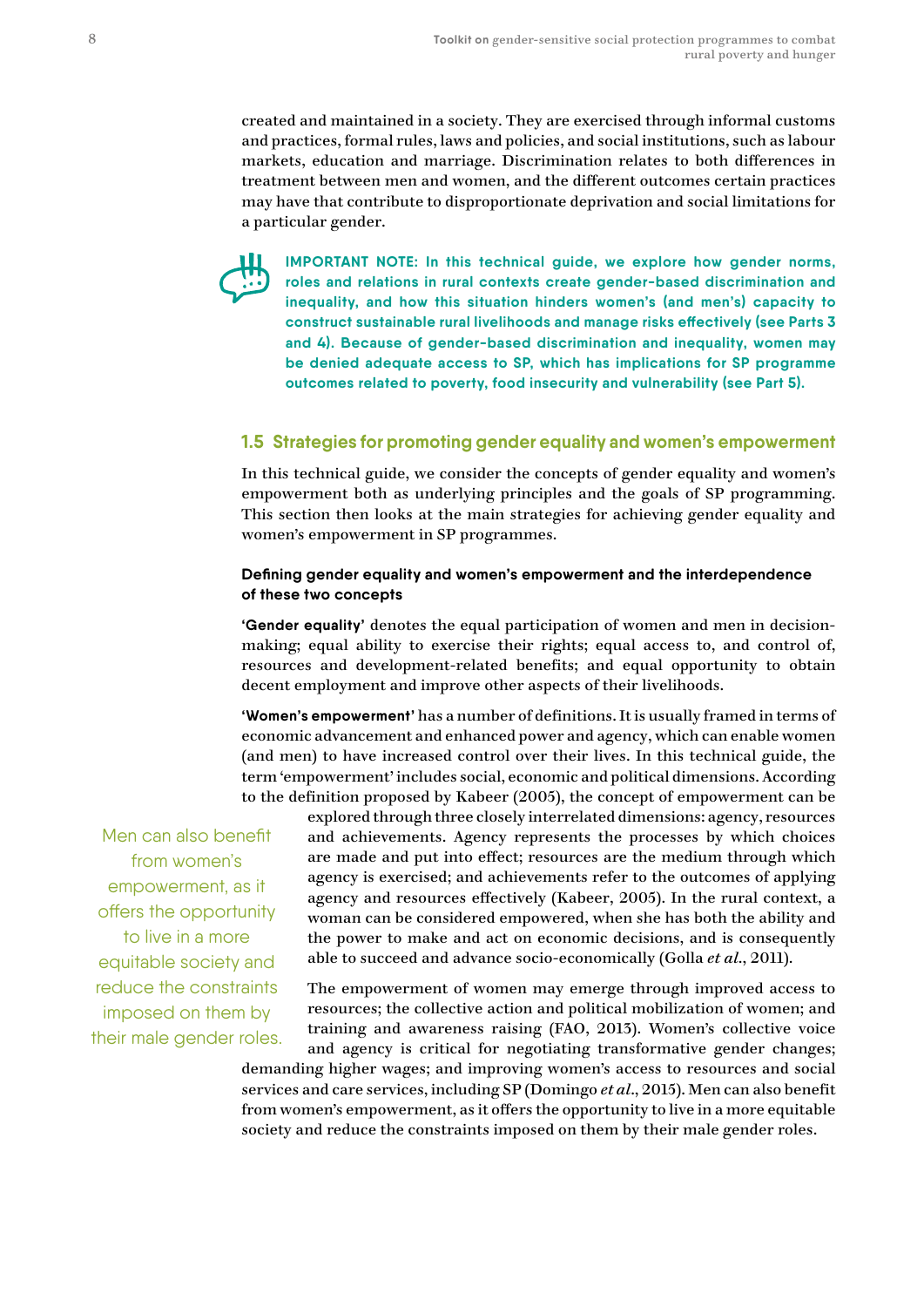Having power and agency, within both a household and community, is critically tied to women's ability to achieve gender equality; gain access and control over resources and entitlements, including SP benefits; and in turn, advance economically and move out of poverty (Kabeer, 2005). Women's empowerment, in particular improvements for women in education, health and control over income, is central to alleviating household poverty and improving food security and nutrition (FAO, 2011). In this technical guide, this is the rationale for exploring the ways SP can contribute to achieving outcomes that reduce gender inequality and support women's empowerment.

#### **Gender mainstreaming and women-specific actions**

Gender equality and women's empowerment can be promoted through two twintracked strategies:

- $\blacktriangleright$  gender mainstreaming and
- $\blacktriangleright$  women-specific interventions

The United Nations Economic and Social Council (ECOSOC) has defined gender mainstreaming as "a strategy for making women's as well as men's concerns and needs an integral dimension of the design, implementation, monitoring and evaluation of policies and programmes in all political, economic and societal spheres so that women and men benefit equally and inequality is not perpetuated" (ECOSOC, 1997, p. 27). However, equal treatment in policies and programmes may not necessarily lead to equal outcomes for both sexes. In cases of significant and systemic gender inequity, affirmative action and women-specific interventions must be undertaken. Both the gender mainstreaming<sup>8</sup> and women-specific actions are relevant to the concept of gender-sensitive SP programming.

#### **The typology of gender integration into programmes and policies**

Efforts to integrate gender equality and women's empowerment objectives into any given policy or programme can be done along a 'continuum'. Kabeer and Subrahmanian (1996) first developed a policy classification tool for helping practitioners determine the degree to which an intervention is explicitly working towards transforming unequal gender relations. They classified interventions into two broad types:

- Gender-blind interventions that recognize no distinction between the sexes, and may make gender assumptions that lead to a bias in favour of existing gender relations.
- Gender-aware interventions that recognize that the nature of women's involvement is determined by gender relations, which make their involvement different, and often unequal; and that consequently women may have different needs, interests and priorities that may sometimes conflict with those of men (Kabeer and Subrahmanian, 1996).

Gender equality and women's empowerment can be promoted through **two twintracked strategies**: gender mainstreaming and women-specific interventions.

<sup>8</sup> There are many tools and operational approaches to mainstream gender in development policies and programmes, including: gender strategy development, gender analysis and data disaggregation, gender budgeting, gender stocktaking, and audits. For specific examples of these strategies refer to the *FAO Training Course for Gender Focal Points* (FAO, 2013).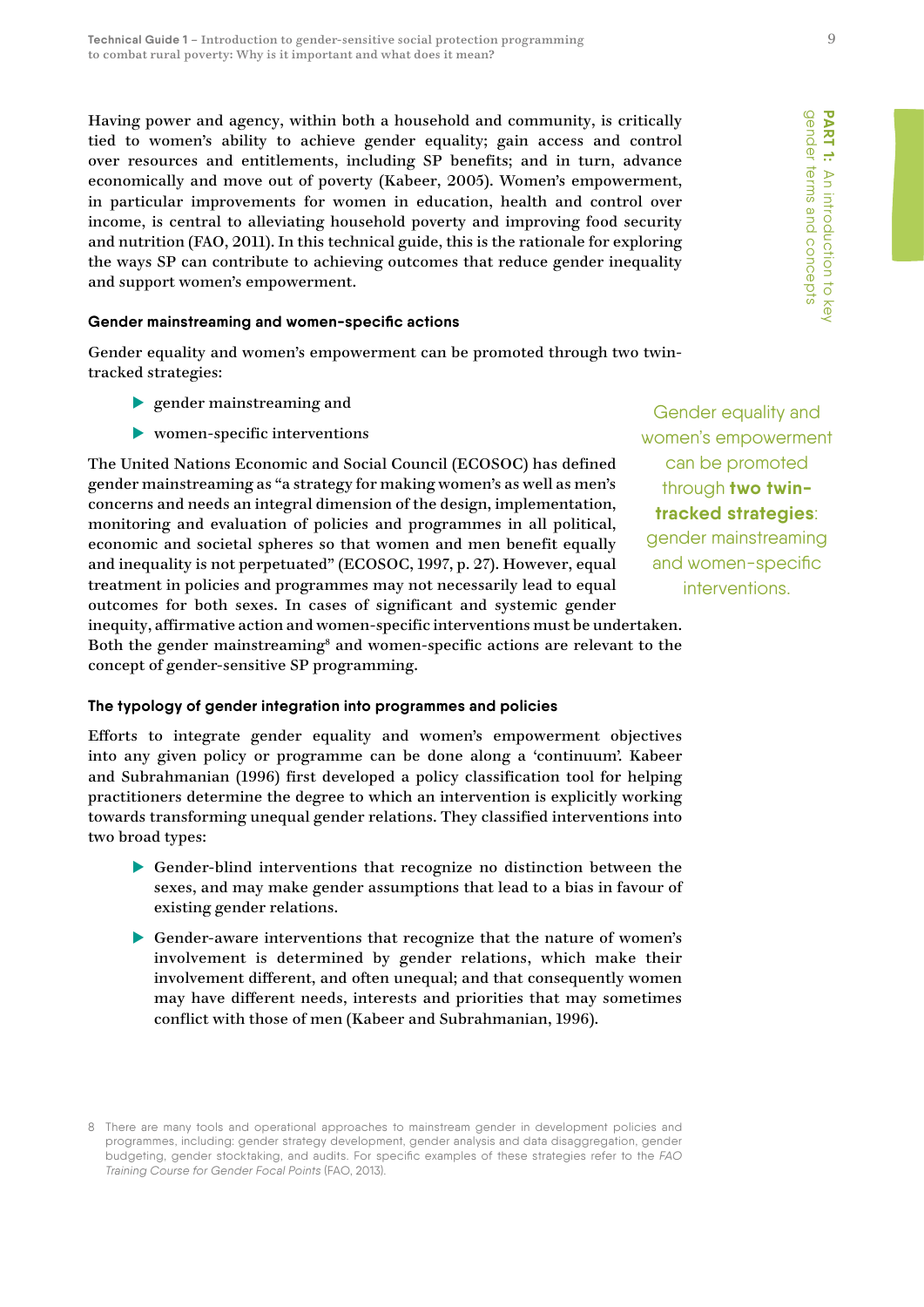Building on the original classification developed by Kabeer and Subrahmanian (1996) and FAO work in this area, this technical guide defines three categories of interventions (see Table 1) to indicate the degree of gender integration in terms of objectives and scope: gender-discriminatory or gender-blind, gender-neutral, and gender-sensitive. In this technical guide, the gender-sensitive policy classification is used to characterize interventions that incorporate transformative elements in gender objectives and features (see Part 2). Programme designers should aim to develop gender-sensitive SP interventions that maximize positive outcomes related to gender equality and empowerment and do not reinforce gender inequalities.

| <b>Type</b>                            | <b>Description of intervention</b>                                                                                                                                                                                                                                                                  |
|----------------------------------------|-----------------------------------------------------------------------------------------------------------------------------------------------------------------------------------------------------------------------------------------------------------------------------------------------------|
| Gender-discriminatory/<br>gender-blind | Ignores gender issues, gender roles and the gender gaps<br>between men and women; may contain measures that<br>discriminate against women and men, and/or reinforce<br>gender inequalities.                                                                                                         |
| Gender-neutral                         | Recognizes gender inequalities, but does not include<br>specific measures to address gender discrimination and<br>inequality.                                                                                                                                                                       |
| Gender-sensitive/<br>transformative    | Recognizes specific needs and priorities of women<br>and men, and purposefully and proactively tackles<br>gender inequalities by questioning and challenging<br>the structures, institutions and norms on which these<br>inequalities are based, sustained, reinforced and<br>reproduced over time. |

Table 1: A 'gender continuum': FAO typology of interventions

Source: Adapted from FAO, 2016b.

#### **Practical and strategic gender needs**

Another helpful concept in assessing the types of gender issues that SP programmes may address is the concept of 'practical and strategic' gender needs (also referred to as gender interests).<sup>9</sup> For example, programmes can address practical gender

Programmes can respond to strategic gender needs by improving women's position and status in society and empowering women to claim their rights and entitlements.

needs by improving people's immediate, material circumstances and reducing deprivation (e.g. improving access to food, health care and education). In such circumstances, the lives of women (or men) may be improved without necessarily altering existing gender norms or challenging women's traditional roles and subordinate position in society (March *et al.,* 1999). Programmes can respond to strategic gender needs by improving women's position and status in society and empowering women to claim their rights and entitlements. To achieve this end, programmes must address the ways in which existing gender norms determine the balance of power, social status, and control over resources

<sup>9</sup> The concept of practical or strategic gender interests was first coined by Maxine Molyneux in 1985. It was then developed into a tool for planners by Caroline Moser, who looked at 'needs' rather than interests. Kate Young introduced a concept of transformative potential to complement the concept of practical and strategic gender interests (March *et al.,* 1999).